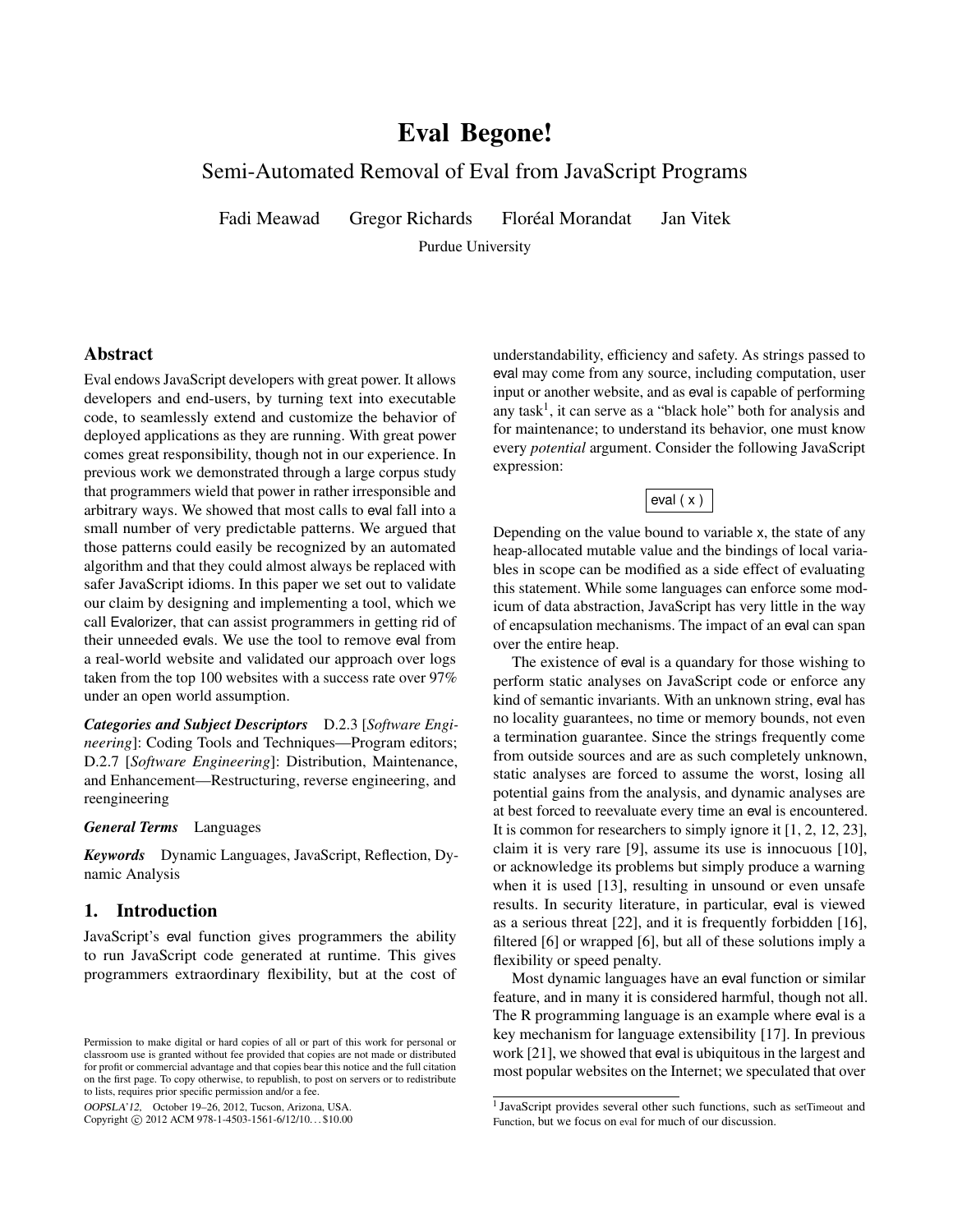75% of evals could be replaced by other mechanisms within JavaScript. In the present paper, we set out to validate that claim and end up demonstrating that over *95% of the evals invocations in real websites can be replaced with less general mechanisms* with very little work on the programmer's part. Our working hypothesis is that no more than 5% of all evals are actually needed.

Examining the most common use cases of eval, we observe that programmers decide to use eval for one of the following reasons: they use eval to parse JSON and malformed-JSON. For parsing JSON, until recently some browsers did not have native JSON parsers, but this is no longer the case. Current native JSON parsers does not handle malformed-JSON. Others use eval to access or modify properties based on user input. It might require some small parsing to handle the input without using eval. And the last category of users is the one executing code coming from third party with no prior knowledge of its shape. Most modern browsers have native JSON parsers that is usually faster than eval for a JSON string, and it only accepts JSON strings, thus improving the security. Parsing user input to extract the correct expression might be hard to program manually, but once eval is used we loose the possibility of using static analysis as well as suffer the risk of code injection. When running third party code, we have noticed that it is usually the same or at least has the same shape. But the user would not be able to figure out what kind of strings are being executed and how to write a parser for them.

We see three possible roads to an eval-free Internet: *prohibition, prevention* and *migration.* Prohibition is conceptually the simplest. If calls to eval are simply disallowed, the problem is no more, but this comes at a cost in expressive power. Eval occasionally is the only practical way to achieve a certain degree of customizability in the behavior of a website, so forbidding it would reduce the expressive power of JavaScript. In other cases, eval is a way to delay design and implementation decisions, thus allowing developers to deploy applications faster. Again, losing that would decrease the usefulness of the language for rapid development. The second path is to prevent eval by proving, ahead of time, that they are not needed. This can be done through static program analysis techniques which construct approximate models of the program and can determine which strings flow into a particular eval call site. Indeed, there are many constant and quasi-constant strings that are passed in as argument to eval. A static analysis could be coupled with a compiler optimization that compiles the evals to equivalent code. This could be as simple as removing the quotes around a piece of text and splicing in the program where the eval used to be. Unfortunately there are inherent limits to static analysis approaches; they are unable to guess, for instance, what a user will type. In our experience, over 40% of strings passed to eval are, at least in part, generated by components outside of JavaScript code, such as the user, browser or server. We also observed that many of the most

gnarly evals take their argument from outside the JavaScript program. This leaves migration as the third path. This is a path where we attempt wean users off their addiction to eval by showing them how to rewrite their code without it. We recognize that eval can be useful either because the program actually requires the flexibility that it brings to the table or because it is a handy crutch during an early phase of the program's life, but argue that in most cases, there is a point where the same functionality can be achieved without it.

We propose a simple dynamic approach to get rid of eval. The technique we present in this paper detects how eval is used through dynamic analysis of calls to eval. It categorizes the strings passed as argument to each call site of eval and proposes generic replacements that do not involve calls to eval. We realize our proposal in a tool which we name the Evalorizer. This tool aids in the evolution of eval-utilizing code to eval-free code by presenting replacements that fit the real use of each call site. This allows programmers to use eval in the development phase, when its flexibility may be most beneficial, then to gradually remove it in preference of simpler, safer and more readable solutions. We use a grammar inference algorithm to determine the used patterns of any given eval call site as a restricted subset of JavaScript's grammar, then generate succinct code that will handle all the same patterns, but with greater constraint. Additionally to aiding developers in removing evals, Evalorizer is also capable of *dynamic* eval removal. This technique can be used for verification, for measurement, or to perform analyses on otherwise hostile programs without intervention of the original developers. Though we focus on JavaScript, eval is certainly not unique to that language. Our implementation is specific to JavaScript, but our techniques are not, and are applicable to any language which provides a function similar to eval as well as other, safer reflective capabilities.

We evaluate the benefits of our approach by successfully migrating five real world websites. Furthermore, we use data obtained from the 100 top websites and evaluate the quality of our inference algorithm. We also measure the runtime performance impact of our technique.

Our tools and data are freely available at:

<http://sss.cs.purdue.edu/projects/dynjs>

## 2. Use case

We motivate Evalorizer with a typical use case. Assume that a web programmer, finding that the existing calls to eval on <CNN.com> inhibit maintainability, wants to determine if some of those calls can be removed. The programmer does not have intimate knowledge of all of the components of this site. The JavaScript frontend maybe easily understood, but the part that communicates with server components and third-party code is obscure. Because the argument strings of eval are unconstrained and may have come from these sources, the programmer does not know what these calls are doing or even if they are actually useful. Some of these calls may be needed,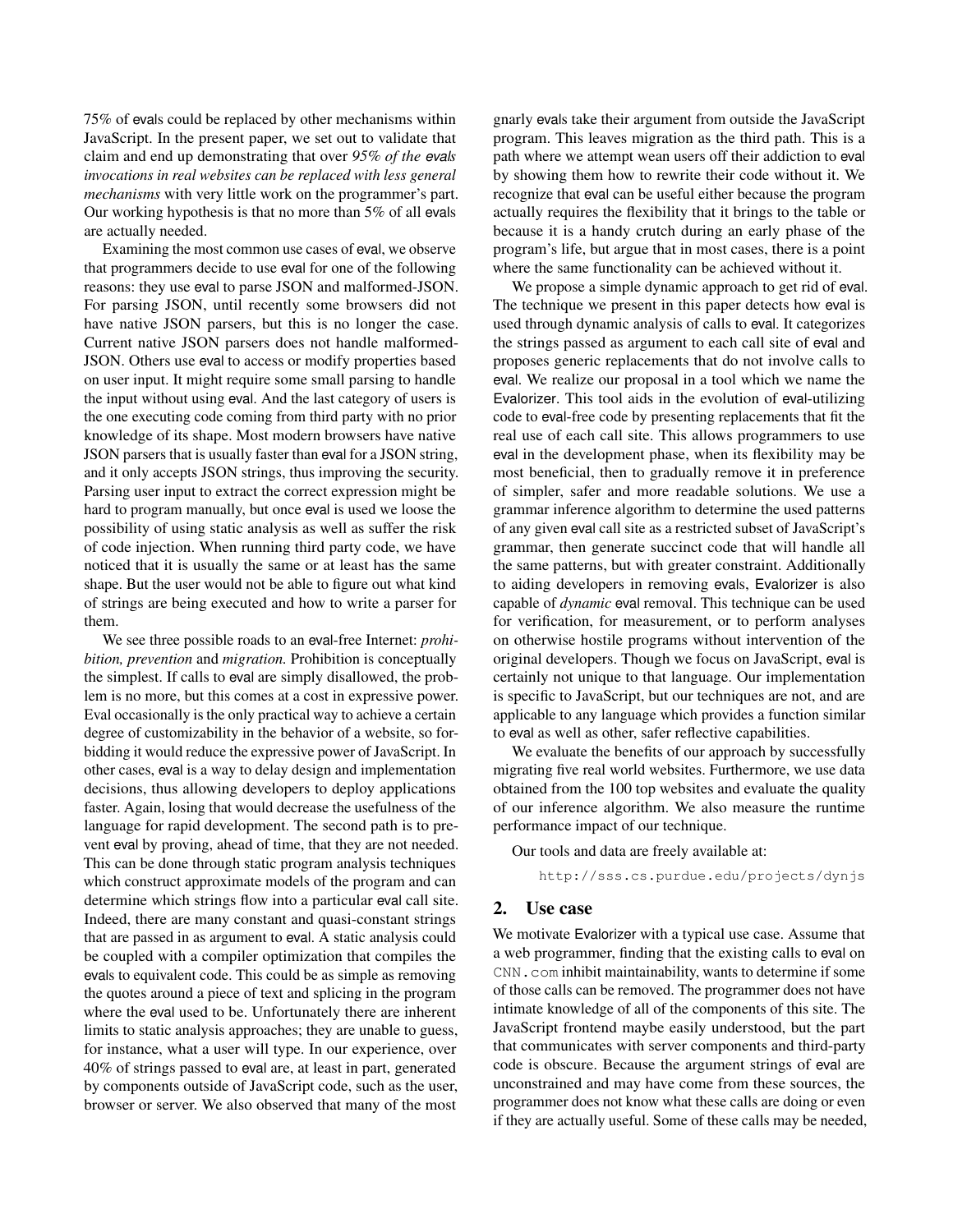but it isn't clear from looking at the code. <CNN.com> also uses code from a third party domain <ATDMT.com> that our developer does not trust entirely. To integrate both websites, she was instructed by <ATDMT.com>'s representative to eval the code they are providing, but a safer and more predictable mechanism would be preferable.

Once launched, Evalorizer acts as an HTTP proxy, interposing on the traffic between the browser and the server. There is no specific requirement on where it has to be run, as it does not integrate into the server software, so the developer's own machine is suitable. The programmer may use any web browser, so long as it is configured to proxy all relevant traffic through Evalorizer. Fig. [1](#page-2-0) illustrates this setup, as well as the communication between the different components of the system over time for a sample interaction.

Browsing the website is the only task left to the programmer. Ideally she should use as much of the site as is practical, to exercise every potential eval in the code; the more pages she browses and the more evals are triggered, the more accurate the results will be. Once the browsing session is complete, Evalorizer returns a log of all evals encountered in the code. For each call site, the user is provided with the arguments, the file name where it was located, and the absolute location within this file.

Our user visits the <CNN.com> homepage. The request is sent to the proxy  $(\rightarrow 1)$  that in turn forwards the request to the <CNN.com> server ( $\rightarrow$  2). The server returns the homepage to the proxy ( $\rightarrow$  3). The homepage had, in our example, two eval call sites. One was in the HTML page in an embedded script tag, and the other was from an external JavaScript file. The call sites are:

| filename                  | line eval call site                                          |
|---------------------------|--------------------------------------------------------------|
| index.html<br>2 $lib1.is$ | $105$ t = eval(response);<br>1402 $p = eval("window." + x);$ |

Inspecting the eval call sites or even its surrounding code does not provide any intuition on what eval is performing and what could be a replacement code. In the first call site, it just evaluates the variable response, that is obtained from an asynchronous call back. Performing post flow analysis for the left-hand-side t may give some intuition on how the return value of eval is used, but its side effects (including changes to the lexical environment) will remain obscure. We contend that the second eval call site, despite that part of the argument is a string literal, is exactly as obscure as the first one.

The proxy logs the call site information for future use, called the *static log*. Then it rewrites the eval call sites by invoking a function that will send the eval argument to the proxy, then call eval. The rewriting for our example is:

 $t = (-ev1 = (response)$ , $logEval(-ev1, 1)$ ,**eval** $(-ev1)$ );  $p = (-ev2 = ("window." + x), logEval(-ev2, 2), eval(-ev2));$ 

logEval is a function that sends an asynchronous message to the proxy with the argument information; the first parameter



On the first session, the browser requests a page from the proxy  $(\rightarrow 1)$ , that in turn forwards the request to the <CNN.com> server  $(\rightarrow 2)$ . After the server sends the requested page to the proxy  $(\rightarrow 3)$ , the later instruments the page and sends it to the browser  $(\rightarrow 4)$ . When an eval is invoked, the browser sends a message to the proxy  $(\rightarrow 5, 6, 7)$ . After the first session is complete, the patcher will acquire the logs form the proxy ( $\rightarrow$  8), and creates a patch that can be used to update the server  $(\rightarrow 9)$ . After patching, the browser communicates with the server directly  $(\rightarrow 10, 11)$ .

#### <span id="page-2-0"></span>Figure 1. A typical execution of Evalorizer.

is the eval argument, and the second is an identifier that maps the invocation to the call site. The proxy then sends the updated files to the browser  $(\rightarrow 4)$ .

While the page was loading on the browser, the second eval has been invoked twice, with the arguments window.width and window.height. With some interaction with the page, for example by expanding a collapsible  $\langle \text{div} \rangle$ , the first call site is invoked with the argument

({"type" : "news", "value" : [{"order" : 2, "name" : "news1", "text":"This event has happened"}, .... ]})

For each invocation, the logEval ( $\rightarrow$  5, 6, 7) function is called, and therefore the proxy now has a log of the invocations, called the *dynamic log*. She should attempt to visit every part of the page as well as visiting as many possible pages. The programmer can inspect the proxy logs at any time, and it will give her the number of invocations for each eval call site if any. Five invocations is usually sufficient to discover the exact functionality of the call site.

After this exercise is complete, the user will run the second component of our tool, the patcher. It uses both the static and dynamic logs  $(\rightarrow 8)$ , and generates a patching script. The script depends on the policy used, whether you have full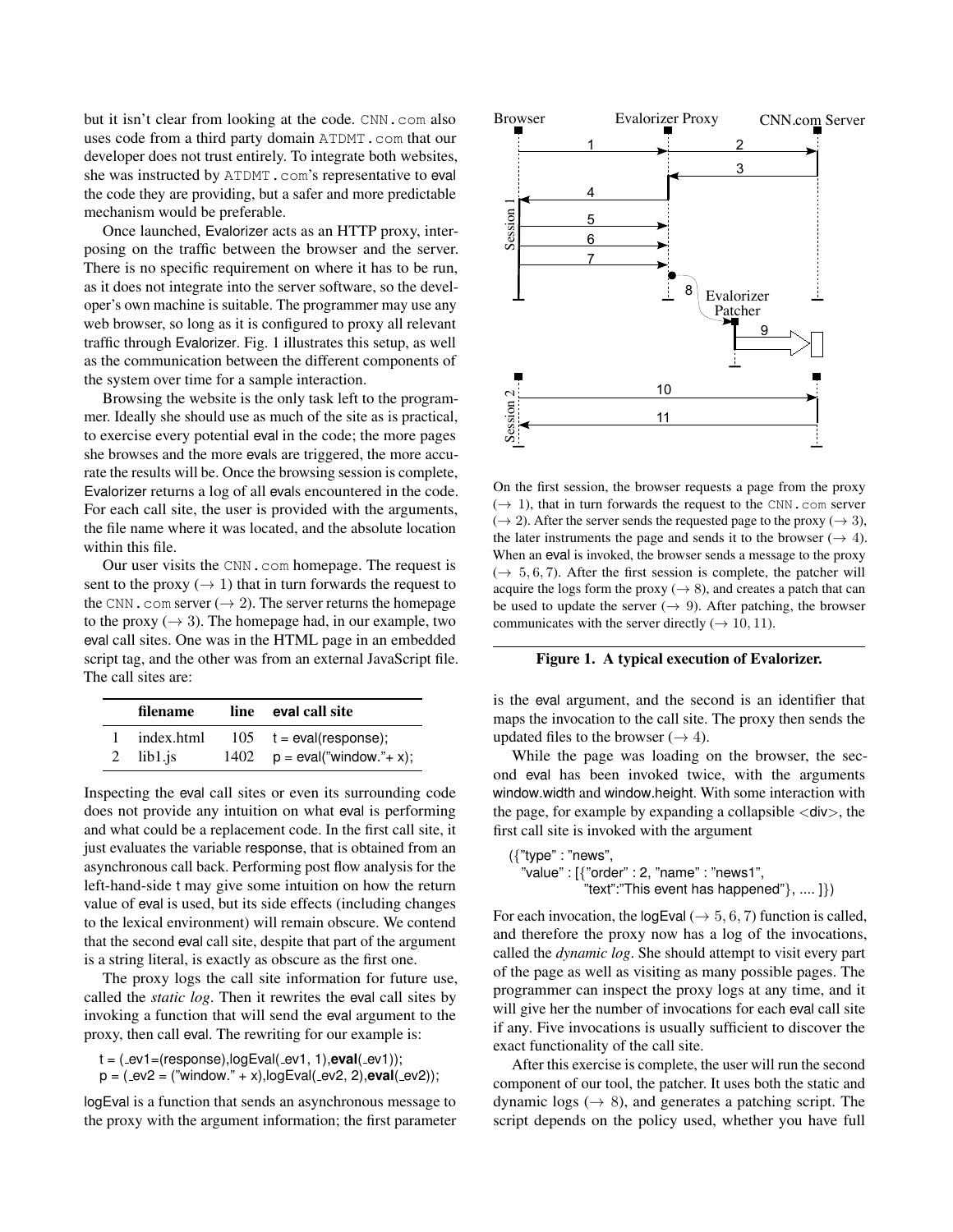confidence of the replacement, or not, and whether you want to inspect possible hacking attempts. A simplified version of the generated script for both call sites is (line numbers omitted):

```
--- index.html
-t = eval(response);
+t = JSON.parse(response.substring(1,
    response.length-1));
--- lib1.js
-p = eval("window." + x);
+p = window[x];
```
The programmer now should apply the patch to his original code ( $\rightarrow$  9), remove the proxy configuration ( $\rightarrow$  10, 11), and start using the website eval-free!

## 3. The State of the Eval

This section reviews the semantics and use of eval. Java-Script [\[7\]](#page-13-12) is supported by all major web browsers and is an imperative, object-oriented language with Java-like syntax and a prototype-based object system. An object is a set of properties that behaves like a mutable map from strings to values. In JavaScript, eval is a function defined in the global scope. When invoked with a single string argument, it parses and executes the argument. It returns the result of the last evaluated expression. eval can be invoked in two ways: called directly, the eval'd code has access to all variables lexically in scope, when called through an alias, the eval'd code executes in the global scope [\[7\]](#page-13-12). While eval is powerful, its use is often unnecessary in practice. Consider,

$$
eval('r.m.'' + input)
$$

For likely values of input, the above code could be implemented as

$$
r[ "m." + input ]
$$

Rather than invoking the full power of eval, indexing r returns the desired property with fewer surprises.

In previous work we identified patterns in the 10 K most popular web sites [\[21\]](#page-13-11). Some are industry best practices, but most result from poor understanding of the language, repetition of old mistakes, or adapting to browser bugs. These patterns can be detected by a simple syntactic check:

| <b>JSON</b>  | A JSON string.           | $\{$ "x": 1 }              |
|--------------|--------------------------|----------------------------|
| <b>JSONP</b> | A use of JSON.           | foo( $\{$ "x":1})          |
| Library      | Function definitions.    | function( $\{\}$           |
| Read         | Read of a property.      | x.foo                      |
| Assign       | Assignment.              | $x_{0} = 3$                |
| Typeof       | Type test expression.    | $typeof(x)! = "undefined"$ |
| Try          | Trivial try-catch block. | try{ $x=3$ ; } catch{}     |
| Call         | Simple call.             | x foo(1,2,3)               |
| Empty        | Blank string.            | ,,,,                       |
|              |                          |                            |

JSON and JSONP are strings in JSON [\[7\]](#page-13-12), a literal notation used for data interchange. JSONP pattern is often used for load balancing requests across domains. JSON parsing is



<span id="page-3-0"></span>

now supported by browsers natively. The Library pattern captures uses of eval for loading code dynamically. The Read and Assign patterns capture access and assignment to local variables and object properties. The Call pattern captures function calls. The Typeof, Try and Empty categories are pathological cases with little raison d'être. We have found that eval call sites are quite consistent with respect to the pattern of the string argument. Across all of our data sets, we observed only 399 eval call sites (1.4% of all call sites) with strings in multiple pattern categories. Many of these "polymorphic" cases were clearly a single centralized eval used from many branches and for many purposes.

The eval strings come from different parts of the program. We have identified seven common provenances.

| Constant    | Appears in the source code.                    |
|-------------|------------------------------------------------|
| Composite   | Concatenated from constants and primitives.    |
| Synthetic   | Constant in a nested eval.                     |
| <b>DOM</b>  | Obtained from DOM or native calls.             |
| <b>AJAX</b> | Data retrieved from an AJAX call.              |
| Cookies     | Retrieved from a cookie or persistent storage. |
| Input       | Entered by a user into form elements.          |

Fig. [2](#page-3-0) shows the proportion of the different provenances by pattern. What is striking is that some patterns such as JSON (and the uncategorized grab bag Other) have close to 50% of their arguments coming from input. These numbers are relevant as they provide a natural upper bound on the ability of static analysis to infer eval behavior.

## <span id="page-3-1"></span>4. Translating Eval calls

The primary purpose of Evalorizer is to replace eval call sites with safer JavaScript idioms. Our approach is to collect eval call strings at every call site and infer a classifier sufficient to match all encountered strings. This concept was chosen as a generalization of our previous work [\[21\]](#page-13-11), in which we showed that most eval strings fit into simple categories, and most eval call sites only receive strings in a single category.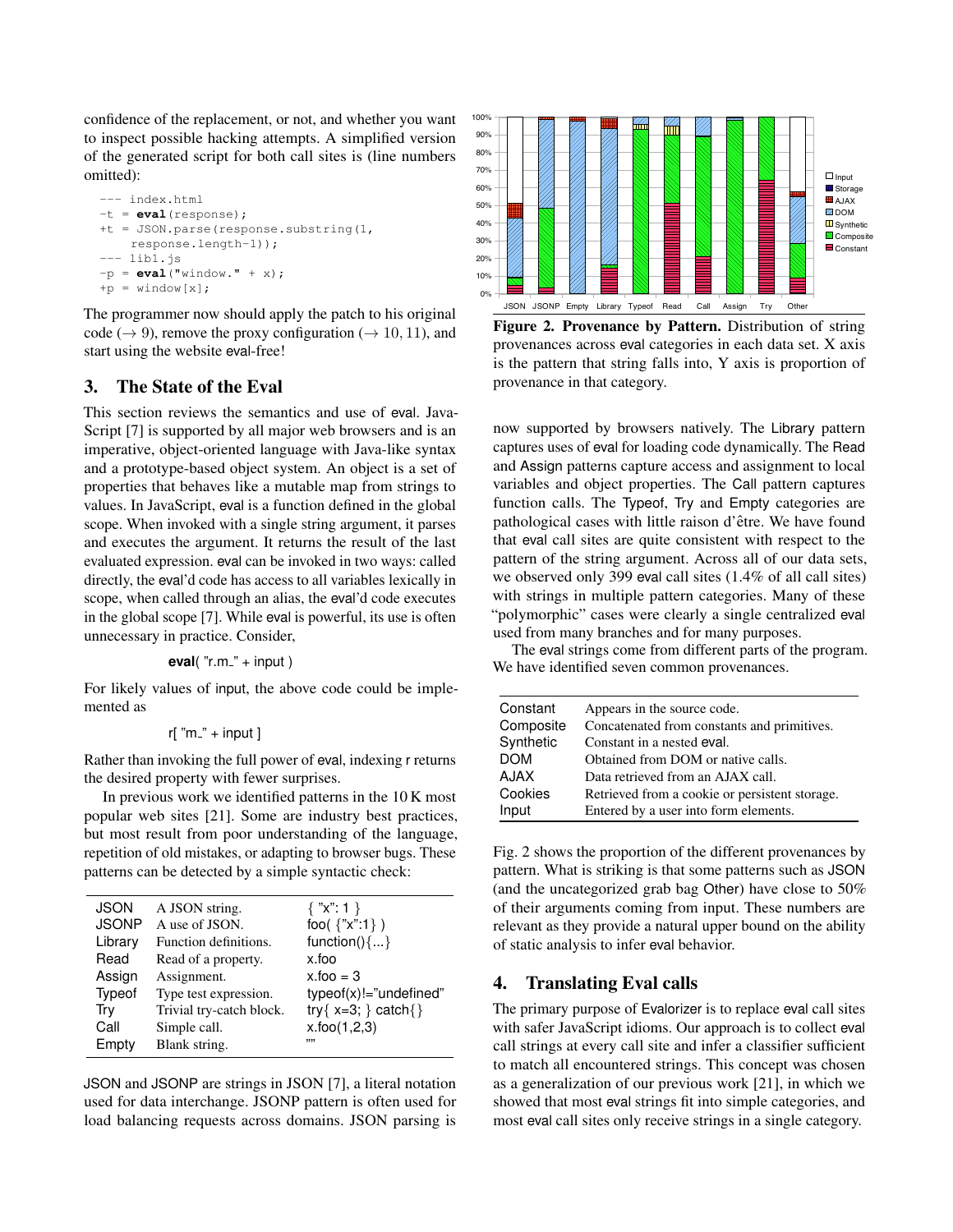Consider the typical unnecessary use of an eval call site fitting into the Read pattern, shown earlier:

#### **var**  $p = eval("window." + x);$

Intuitively, this could be replaced by the following code, using JavaScript's map operator:

$$
var p = window[x];
$$

However, this intuition is built on an assumption about the value of x. Namely, that x is a string, and a valid JavaScript identifier. Without having actually seen the values of x, our naïve replacement may break the semantics of this eval call. This holds even for broken code; changing the way an error is reported may disrupt a deployed application.

Therefore, we generate a recognizer for those eval strings which are actually used at this eval call site. We generate this recognizer by collecting eval strings, parsing them as Java-Script, and finding their commonalities. Once the recognizer is made, we generate code to match these strings, and perform the same behavior. The generated code is constrained to accept, at a minimum, only those eval strings which have actually been seen; in practice it accepts more. These processes are detailed in this section.

#### 4.1 Patterns vs. general classifiers

In our previous work, an eval taxonomy was proposed, and recurring patterns [\[19,](#page-13-13) [21\]](#page-13-11) were discovered. In modern Java-Script, nearly none of these patterns are good uses of eval; the Library and JSONP patterns may be justifiable, as they may in certain conditions have no standard JavaScript replacement. The foundation of this work comes from the following key observation from the previous work: 98.7% of examined call sites have only one pattern as an argument. In other words, the overwhelming majority of eval call sites perform the same kind of task each time they are executed. The exact string passed in may differ, but it belongs to the same pattern.

Detecting patterns is unfortunately not enough to replace eval call sites. Indeed, even if an argument to a given eval call belongs consistently to the same pattern, the actual value may change considerably from one call to another. For instance eval(x) may receive the string "foo()" then "bar()" as argument. Both of them belong to the pattern Call, but actually these two calls are quite different, so a replacement for all eval call sites in the Call pattern would need to be quite general. Conversely, the call site may receive the strings "document.appendChild(a)" and "document.appendChild(b)", in which case our more general Call replacement would be both overly general and inefficient. By classifying and creating recognizers tailored to each eval call site, we can both avoid unnecessary code and provide more specific details about how each site is used.

## 4.2 Classifying arguments

Eval call sites are instrumented to record their arguments, and those arguments are collected and analyzed. This data is then

used to translate the general call site into JavaScript code which accepts the same strings and performs the same actions with them, but does not accept unexpected and potentially malicious input.

Although static analysis may be an attractive alternative to find these classifications, we argue that static analysis would be forced to overlook many evals, as indeed many of the values taking part of the computation come from external websites, user input or from the DOM (Fig. [2\)](#page-3-0). For this reason, we choose to use a dynamic analysis. Every time a new argument is recorded by Evalorizer, the system will parse the string and build an abstract syntax tree (AST) for this expression. Every time a call site encounters a distinct new AST, it is merged with previously seen trees. This merged tree is used as a recognizer, which represents a highly-restrictive subset of the JavaScript language. Many strategies may be considered for merging these trees, so long as they encode in some way the variable part of the strings. We will discuss in the following subsections the pros and the cons of some of these strategies.

Additionally to AST nodes, the trees may have choice nodes and generalization nodes. Choice nodes are a simple disjunction between two or more subtrees, generalization nodes will be described later. The language recognized by a tree with no choice or generalization nodes is a language of size one; with no options, only a single string is accepted. The language recognized by a tree with choice nodes but no generalizations is finite and regular. Generalizations match particular, chosen subsets of the JavaScript language, and allow a recognizer's language to be infinite and, if necessary, non-regular. We describe first the creation of choice nodes through merging, then the process of generalization.

To describe the behavior of each merging strategy, we will again use the following eval call site as an example:

**var**  $p = eval("window." + x);$ 

We will consider the simple case where x is always either "width" or "height", and so the strings passed to eval are "window.width" and "window.height". The ASTs for these expressions are shown in Fig. [3.](#page-5-0)

#### 4.2.1 Choice

In order to accept more than one string, the recognizer must contain either choice nodes or generalizations. Choice nodes are created by merging the trees generated by multiple invocations of the same eval call site. There are several methods by which merging may be performed.

*Constants.* In the simplest case that the site is evaluated with the same string in all circumstances, the trees to be merged are identical, so the merging process yields the input tree. The AST itself acts as a recognizer. This AST will only recognize the exact string that was seen during analysis<sup>[2](#page-4-0)</sup>.

<span id="page-4-0"></span> $2$ As the recognition is based on the AST, whitespace change in the string are accepted as well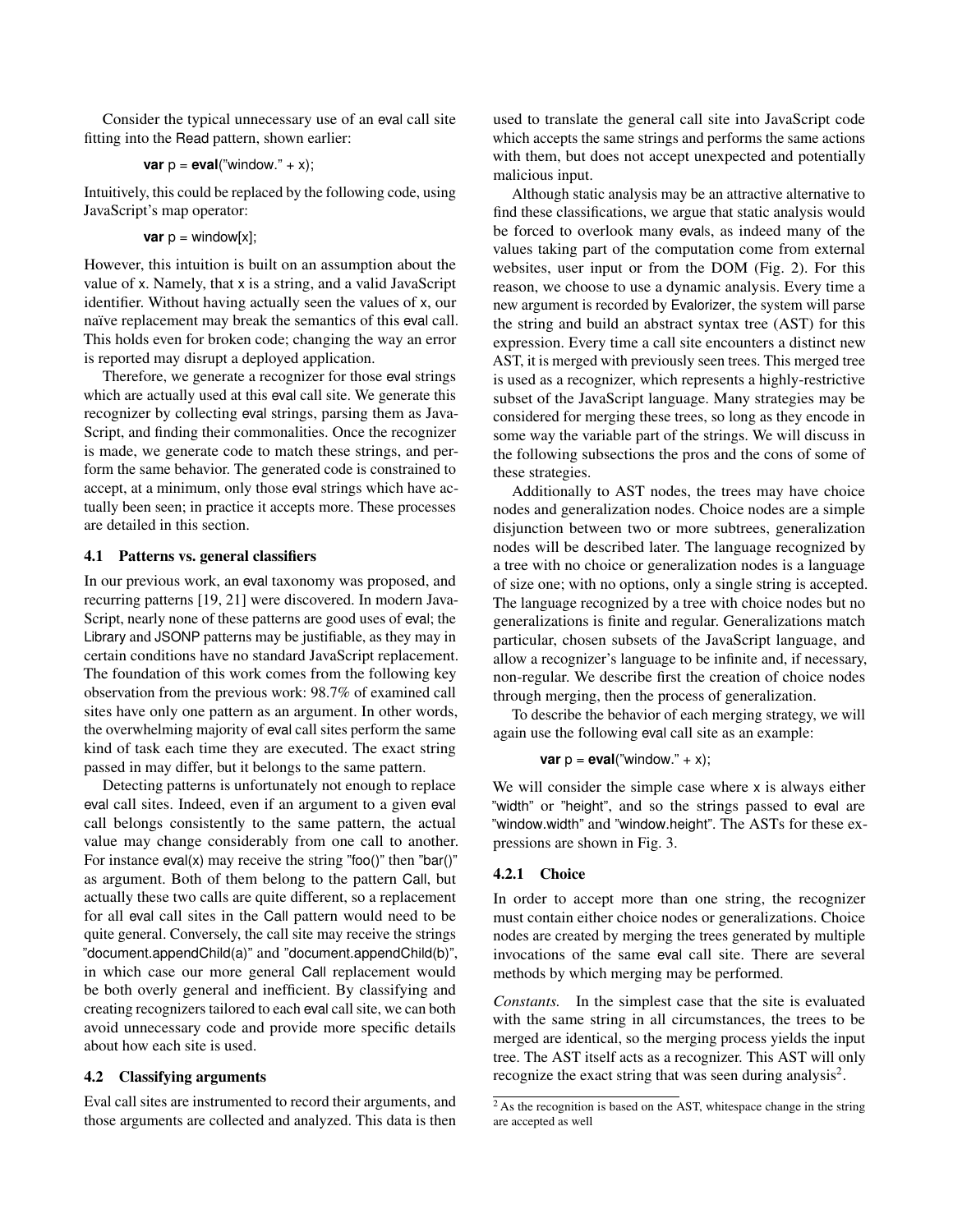

<span id="page-5-1"></span><span id="page-5-0"></span>Figure 3. Example of merging the running window.width-vs-window.height example.

*Unbounded repetition.* The easiest way to merge two different trees is to consider them as outright alternatives (Fig. [3b\)](#page-5-1), joining both trees at a single choice node. To match a new string against this recognizer, one simply needs to check it against each tree. This is the simplest, most straightforward approach. Unfortunately, because the number of alternatives are unbounded, this leads to an enormously inefficient recognizer; we essentially must check each string against every string that has ever been seen. This would lead to a size explosion in our generated code, which is unacceptable as in Java-Script the code size is considered essential. This technique has been applied for similar purposes in other settings [\[8\]](#page-13-14). For our simple example, this generates the tree shown in Fig. [3b,](#page-5-1) which has clear redundancies.

*Alternative nodes.* Instead of considering the trees themselves as full alternatives, they can be merged from top down to some differing point. When a node does not perfectly match, an *alternative* (or choice) node is inserted as a parent of these branches (Fig. [3c\)](#page-5-2). The recognizer for this tree needs only to diverge when it encounters the nested choice node. This proposal reduces most of the drawbacks of previous option since common parts of trees are shared. However, in the worst case it is still unbounded. Our previous work [\[21\]](#page-13-11) demonstrated that in most cases a single call site will evaluate strings of a single, simple pattern [\[21\]](#page-13-11), thus code explosion is unlikely. For our simple example, this generates the tree shown in Fig. [3c.](#page-5-2) This recognizer accepts all of the example inputs, but no others.

A recognizer, using any of the last 3 techniques, can be built for any language, as long as it has an AST representation.

#### 4.2.2 Generalization

Choice nodes allow us to capture a finite number of strings. In practice, this has two obvious problems: as the number of inputs becomes large, the number of choices at any choice node will also grow, and it does not adapt in any way to strings not seen in analysis. Generalization is the process of replacing <span id="page-5-3"></span><span id="page-5-2"></span>subtrees of a recognizer's tree with broader parsers for chosen subsets of the JavaScript language. In principle, *any* subtree could be replaced with a general parser; in practice, this doesn't work. We could, for example, replace all trees by a parser for the entirety of JavaScript, but then the purpose of Evalorizer would be defeated: once code had been recognized, the only way to evaluate it would be with eval itself. As such, we generalize only those subsets of JavaScript for which there is a clear replacement for eval which accepts the same subset of JavaScript. Although the particular generalizations and replacements are therefore JavaScript-specific, the technique is usable in any language with reflective features.

*Member expressions.* The dot operator in JavaScript can generally be replaced by the map operator, and the map operator accepts a string.

$$
eval("window."+x) \longrightarrow window[x]
$$

Because this replacement strategy is available, we may replace the right hand side of dot operators by generalizations which accept all JavaScript identifiers. Our simple example fits this case, so it may be replaced by the tree presented in Fig. [3d.](#page-5-3) It is important to note that this generalized tree accepts a much larger (in fact, infinitely larger) subset of Java-Script than the previous tree (Fig. [3c\)](#page-5-2). Although our approach is to prefer generalization wherever possible, this change in recognized language may have security implications.

*Literal primitives.* Numeric and string literals embedded in JavaScript strings may be evaluated by Number and JSON.parse<sup>[3](#page-5-4)</sup>, respectively.

 $eval("5") \longrightarrow$  Number("5")

eval("S") → JSON.parse("S")

<span id="page-5-4"></span><sup>&</sup>lt;sup>3</sup> Although JSON.parse is intended to parse JSON, which is discussed later, string literals are in fact a subset of JSON.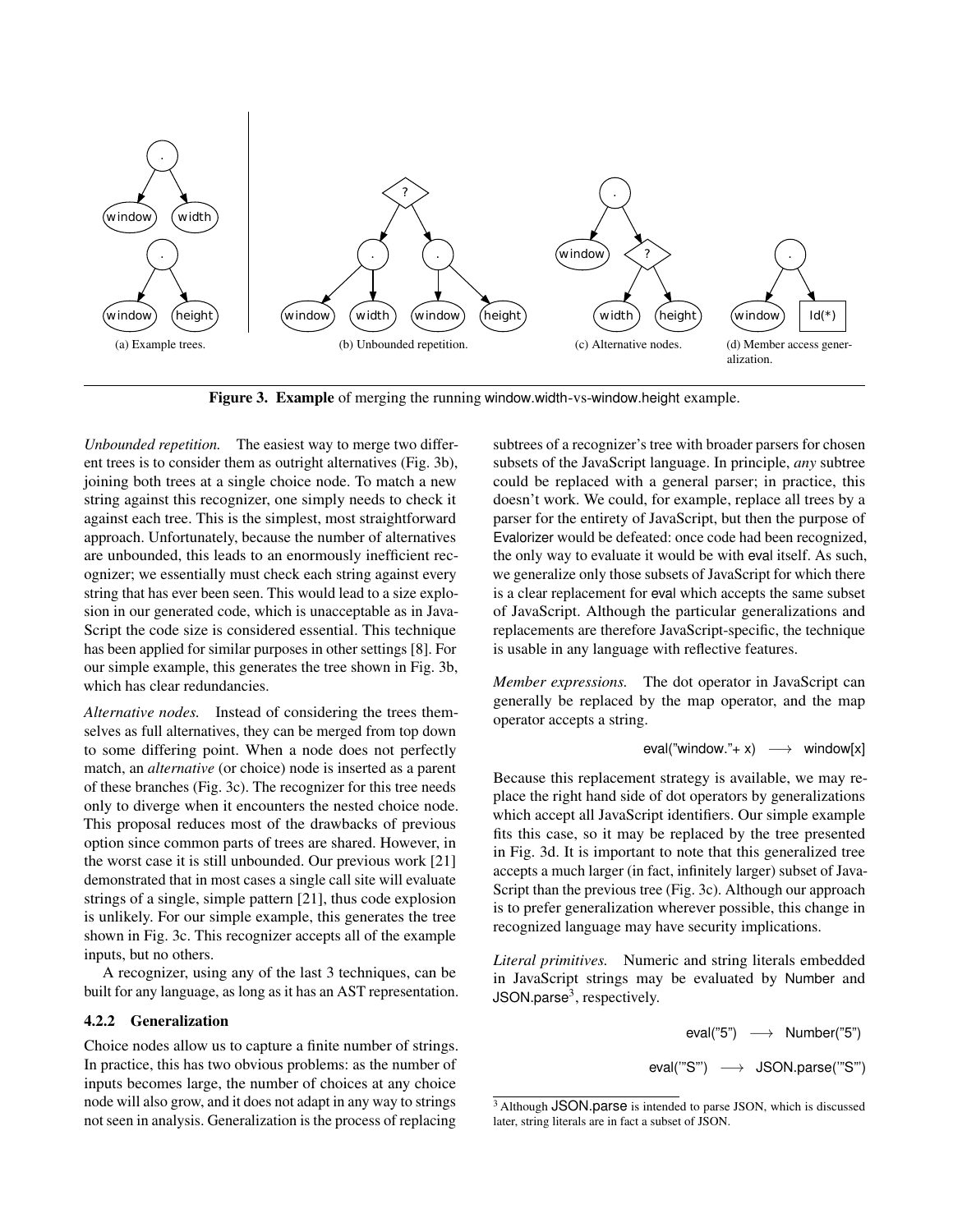Our approach is to replace *all* numeric and string literals by generalizations which accept all JavaScript numbers and strings, respectively.

*Literal objects.* As JSON is a safe, pure subset of JavaScript, JSON strings may naturally be passed to eval<sup>[4](#page-6-0)</sup>. The latest version of the ECMAScript standard adds the JSON.parse function, which parses JSON in a pure, safe way, unlike eval. This is the only form of generalization we perform which accepts a non-regular language, though in principle any subset of JavaScript, regular or otherwise, could be generalized.

 $eval('({"S":}5))') \longrightarrow JSON.parse'({'S":}5})')$ 

Because JSON is only a form of literals, having no sideeffects or external references, this replacement is always safe.

*Function arguments.* Functions may be called with a variadic number of arguments in JavaScript, and in fact, may be called with a runtime-generated array of arguments of any length with the apply method. If the arguments themselves may be generalized by any of the above methods, then we may further generalize the entire argument list, yielding a recognizer which accepts argument lists of any length.

> eval('foo(1, 2)') −→ foo.apply(window, [Number("1"), Number("2")])

#### 4.3 Code generation strategy

Although having a recognizer for those strings passed to a given eval call site is itself useful, the purpose of Evalorizer is to replace eval calls. As such, the next step is to transform the generated recognizers into JavaScript code which will replace eval. In this section we discuss how the replacement code itself is generated. This varies based on the shape of the recognizer tree, so it will be defined incrementally. The general shape of the replacement code for an eval call site is straightforward:

**if** (arg matches pattern) { *// Guard test* result = replacement\_code } **else** *// Fallback case*  $result = default\_action(arg);$ 

The way that the matching and replacement code are generated varies by the nature of the recognizer, so will be discussed in the next sections. The default action is a matter of policy. This action is generally a fallback to eval(arg), which preserves the original semantics of the eval call site, but when this code is produced by the patcher tool (in *strict* mode), it will instead throw an exception (throw evalorizer exception(arg)). This strict mode allows safe embedding of third party code where the entire allowed subset of JavaScript is known.

For simplicity of presentation, the regular expressions shown in this section are simplified to ignore issues of whitespace, and other non-AST-impacting alterations to JavaScript code. The true regular expressions generated by Evalorizer of course are not simplified in this way.

#### 4.4 Constant trees

The most straightforward replacement is for recognizer trees which contain neither choice nodes nor generalizations. In this case, the tree is precisely a JavaScript AST, so Evalorizer can simply deparse it as its own replacement code. All trees without generalizations represent regular languages, so a regular expression can be generated to match the argument; for the case of constant trees, even a regular expression is often more powerful than necessary, a simple string comparison of the argument may be sufficient. In a call site which had only been called with the string "window.width", for example, the generated code is:

```
if (arg === "window.width") {
    result = window.width;
} else
    result = eval(arg);
```
#### 4.5 Choices

In the presence of choice nodes, it is necessary to nest guards and perform different replacements based on the choice. This is not because of the nature of the language matched by the recognizer (which is regular), but because the replacement code must be different depending on which choice is taken. As such, Evalorizer generates a single match case for the entire tree which captures the choice subtree by a grouping within the generated regular expression, then matches the choice subtree in a nested condition. To follow our simple example of eval("window."+x), with only "width" and "height" as values of x and no generalization performed (i.e., Fig. [3c\)](#page-5-2), the generated code is:

```
var re = \sqrt{\text{window}}.(width|height)$/;
if (match = (re.exec(arg))) {
    if (match[1] === "width") {
         result = window.width;
    } else if (match[1] === "height") {
         result = window.height;
    }
} else
    result = eval(arg);
```
The options may be checked in any order, but since the recognizer was generated from a selection of real eval strings, it is logical to order them by the frequency with which particular subtrees were seen.

#### 4.6 Generalization

Each form of generalization node requires its own strategy for matching and replacement, so each is discussed separately. With the exception of JSON, all generalizations presented

<span id="page-6-0"></span> $\overline{4}$  For historical reasons, JSON is usually wrapped in parentheses when passed to eval. Removing the parentheses in this case is a trivial optimization.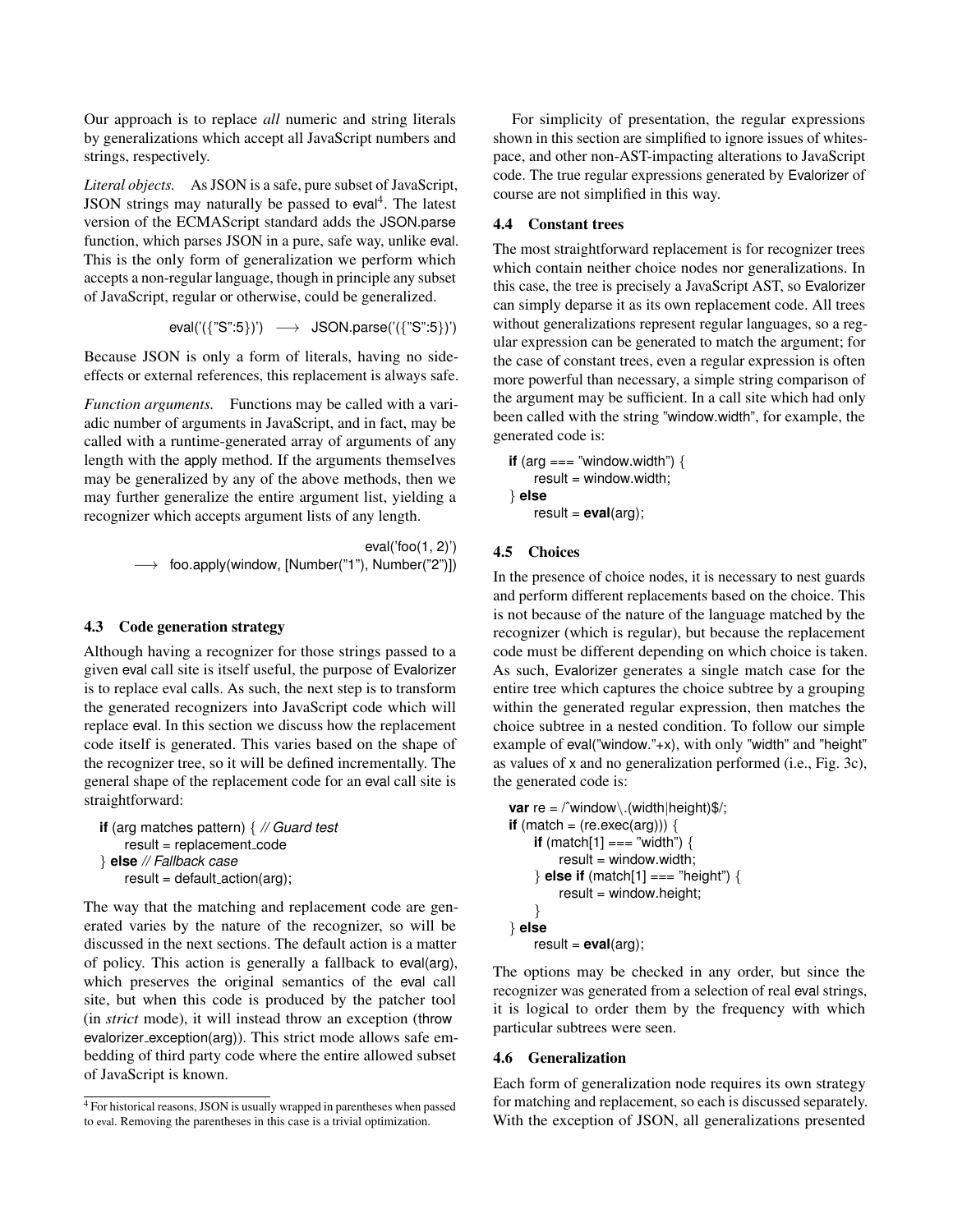here accept only regular languages. As such, regular expressions are used to match them. The generalization node within the tree is replaced by a safe eval alternative in the replacement code, though the particular alternative is specific to the generalization.

*Member expressions.* In JavaScript, it is possible to access members of objects by using the map operator. As such, we generalize the right hand side of the dot operator to match JavaScript identifiers<sup>[5](#page-7-0)</sup>, and generate code using the map operator. Our simple example, eval("window."+x), with generalization over x, is transformed into the following code:

**var** re = /ˆwindow\.([a-zA-Z\_\$][a-zA-Z\d\_\$]∗)\$/;  $if(match = re.execute(carg))$  { result = window[match[1]]; } **else** result = **eval**(arg);

Because the identifier is collected as a string and no choice nodes exist, we need only to generate one replacement, rather than one per all possible identifiers.

*Literal primitives.* The generalization of literal primitives is straightforward, as the grammars for both numeric and string literals are regular, and safe alternatives to eval for both are known. Consider an example eval("foo("+ x + ","+  $y +$ ")"), where x and y always contain a string and numeric literal, respectively, and so a recognizer which generalizes over numeric and string literals has been generated. The transformed code for this case is<sup>[6](#page-7-1)</sup>:

**var** re = /^foo\(("([^\\"]|\\.)\*"),(\d+)\)\$/; if (match = re.exec(arg)) { result = foo(JSON.parse(match[1]), Number(match[3])); } else  $result = eval(arg);$ 

*Literal objects.* JSON.parse parses *only* valid JSON and is hence safe and pure. Our code generator can therefore avoid the complicated parsing of JSON itself, and simply replace eval(arg) with JSON.parse(arg)<sup>[7](#page-7-2)</sup>. The caveat is that JSON is not a regular language, so matching it becomes complicated. Because JSON cannot be matched correctly by a regular expression, we match it in two steps: First we use a very broad regular expression to match a large superset of JSON<sup>[8](#page-7-3)</sup>, then we use JSON.parse to validate that the matched substring is in fact JSON. This technique has the implication that a recognizer cannot contain multiple JSON

<span id="page-7-0"></span><sup>5</sup> As JavaScript allows Unicode characters in identifiers, but JavaScript's regular expression engine is insufficient to specify all valid identifier characters, we only accept ASCII identifiers.

```
7 As JSON strings are usually parenthesized when passed to eval to avoid
being parsed as block statements, we strip out these parentheses if present.
```

```
8 Because this regular expression is itself quite complicated, our example
shows a univeral match, .∗. The ambiguity is still resolved by the presence
of try/catch around JSON.parse.
```
generalizations within the same choice node, as the resultant regular expression would be ambiguous. As an example, consider the common pattern of JSONP, e.g. eval("foo("+  $x +$ ")") where x contains only valid JSON strings. Assuming that the recognizer has formed a generalizer node for x, the code for the transformed eval call site is:

```
var re = /ˆfoo\((.∗)\)$/;
if (match = re.exec(arg)) {
    try {
        json = JSON.parse(match[1]);
        result = foo(json);} catch (ex) {
        result = eval(arg);
    }
} else
    result = eval(arg);
```
*Function arguments.* Functions may be called with a runtime-defined variadic number of arguments through the apply method. This generalizer is only used by Evalorizer when the arguments themselves conform to a single generalizer, but in principle could work with any regular arguments. An eval call site which has received the strings "foo(1)" and "foo(2,3)" would generate a recognizer which generalizes the argument list to a variadic list of numeric literals, and transform the eval call site as follows:

```
var re = \text{C}foo\left\langle \left( \left( \langle d_{+}, \rangle^{*} \langle d_{+} \rangle \right) \right) \right\rangleif (match = re.exec(arg)) {
      var args1 = match[1].split(",");
      var args2 = \iint;
      for (var i = 0; i < args1.length; i++)args2.push(Number(args1[i]));
      result = foo.appendy(window, args2);} else
      result = eval(arg);
```
#### 4.7 Preserving original program semantics

One of the main concerns of this work is to preserve the original behaviour of websites. The semantics of eval in Java-Script is subject to some oddities. When eval is called directly, the code is evaluated within the enclosing lexical scope. On the other hand when it is called indirectly, i.e., through an alias, the code is evaluated in the global scope. Thus to ensure that our replacement code behaves like the original (variable access and hoisting), the generated code must be inlined and no factorization is possible. Unfortunately, this comes at the expense of the code size. Additionally, because it is not generally possible to know whether any call will indirectly dispatch to eval, and we cannot allow eval itself to be an alias, our tool is currently unable to handle indirect calls to eval.

While eval is capable of evaluating both expressions and statements, it is itself an expression. As such, a difficulty arises when an eval accepts a statement but is embedded into a larger expression. The value returned by eval is the value of the last expression evaluated. Fortunately the comma operator,

<span id="page-7-1"></span><sup>6</sup> As the regular expressions for string and numeric literals in JavaScript are actually quite complicated, we present a simpler one here.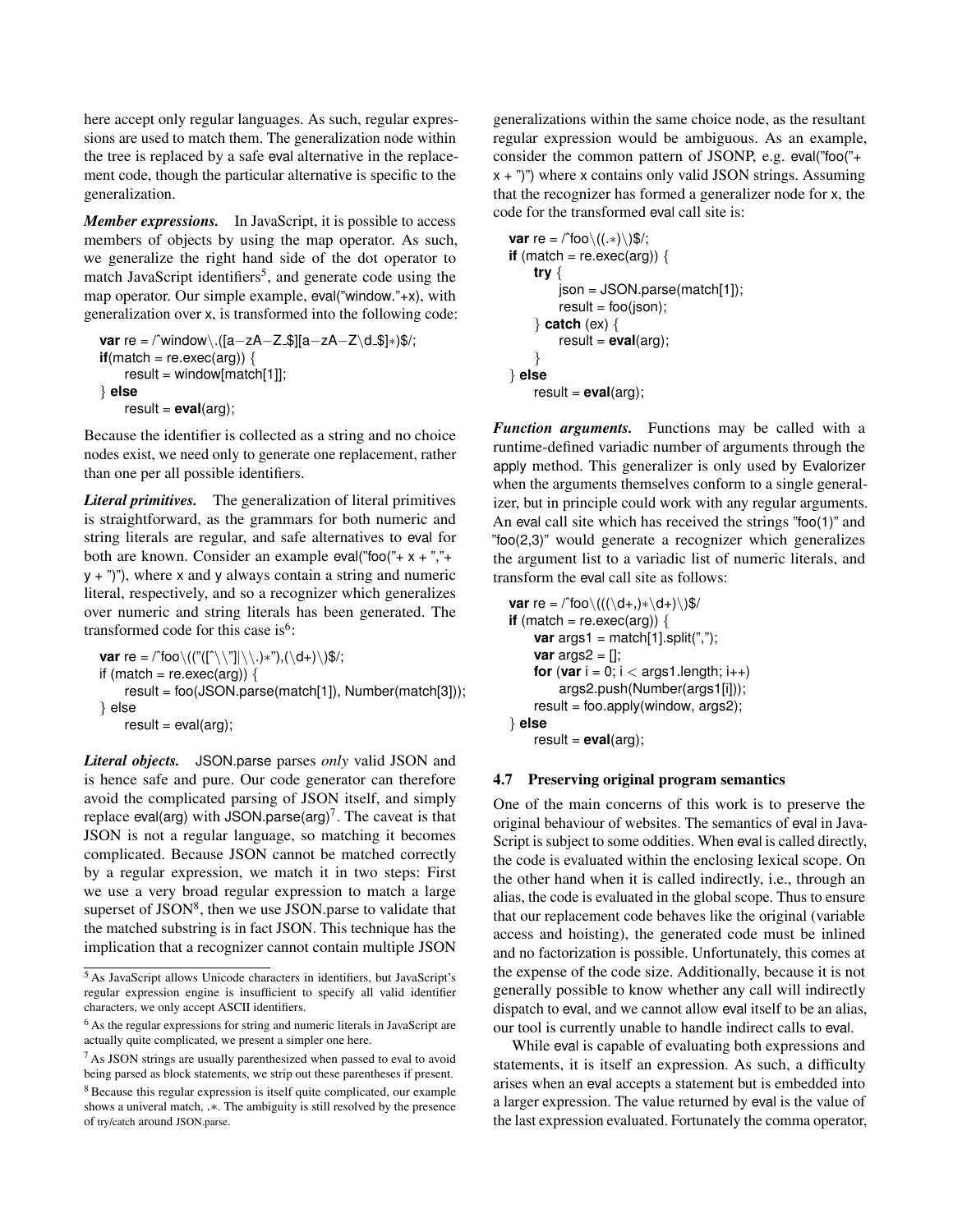i.e., a sequence separated by comma, has the same behavior and thus can be used as a substitute. Our replacement code make heavy use of this operator. However, only expressions can be used with the comma operator, and eval may contain other forms of statements. In order to handle this case, Evalorizer would need to partially evaluate the context which embeds eval, then inject all of the evaluated statements, and finally finish the outer context. No such case has been encountered on real website, so we currently not support this case, but we do not expect difficulties in doing so should the need arise.

Finally, our replacement code makes use of temporary variables. These variables may collide with user code variables. However, since we can only generate legal JavaScript code, these name clashes are unavoidable. It is arguable that some analysis may check for name conflicts, but due to the dynamic nature of JavaScript (and particularly its global scope), this too could be unsafe. Evalorizer's solution is simply to prefix all its own variables by an unusual pattern, making name clashes highly unlikely in practice.

## 5. Evalorizer

In this section we describe the architecture of Evalorizer, starting by explaining the proxy part (Sect. [5.1\)](#page-8-0) then the patcher in Sect. [5.2.](#page-8-1)

## <span id="page-8-0"></span>5.1 The Proxy

As the name suggests, the Evalorizer proxy is an HTTP proxy. It is implemented in JavaScript and runs on *node.js*[9](#page-8-2) , a Java-Script runtime based on Google V8<sup>[10](#page-8-3)</sup>, designed for writing scalable internet applications such as web servers and web proxies. A proxy allows dynamic instrumentation of Java-Script code that is browser-independent, as well as being server and server-side language independent. Additionally it can work with all means of including JavaScript, i.e., inlined with  $\langle$ script $\rangle$  tags, in event handlers or in external files. Moreover it works with both static and dynamic pages built with any kind of technologies. The proxy does not require any changes to the development, testing or deployment environments since it inspects actual traffic to and from the website, and does not depend on the original eval call string or how it was originally obtained.

*Instrumenting a call site.* The proxy inspects all the Java-Script code sent to the browser. For every call site, its location is logged. Finding the eval call sites is done by building the AST of all the JavaScript code received from the server. The eval call site node is then instrumented with the logging code (logEval).

*Logging invocations.* When eval is invoked, the (logEval) code will send an asynchronous HTTP request (XMLHttpRe-

<span id="page-8-2"></span><sup>9</sup> <http://nodejs.org/>

<span id="page-8-3"></span><sup>10</sup> <http://code.google.com/p/v8/>

quest) with the argument and the call site identifier. The proxy receives the request and logs it.

#### 5.1.1 Adding short-circuits.

Evalorizer adds to the logEval code a few "short-circuits" for extremely common uses of eval. Since the great majority of eval invocations are used to read variables or deserialize JSON objects, the code for these two cases is also embedded. On a page reload, if the proxy has seen at least one argument for that call site, the proxy also embeds the best recognizer created yet for that call site. The main purpose of "short circuits" is to give an instant intuition to the user if Evalorizer will be able to resolve that call site properly or not and wether sufficient logs have been collected or not. The user can figure out the resolved call sites by inspecting the proxy log. The short-circuits are not needed for the creation of the final patch.

### <span id="page-8-1"></span>5.2 The Patcher

Starting form the logs collected by the proxy, the patcher applies the techniques discussed in Sect. [4.](#page-3-1) Since evals are ideally all supposed to be replaced, the fallback may be outright removed. We provide two options for removing the fallback. In a *strict* mode, it is replaced by throwing an exception. This behavior is recommended especially for eval of third party code, as it reduces the possibility of code injection, XSS attacks or other attacks exploiting eval's characteristics. The alternative is to use eval as a *fallback*, it uses eval if it fails to recognize some invoked argument, and this can be used for call sites that were not invoked sufficiently.

The transformation for each page is collected, and applied to the original code. Evalorizer also generates a patch suitable for the Unix patch command, in unified format. Finally the programmer may choose if he wants to apply the patch or copy the whole, updated file. Furthermore, as this solution is intended to allow for sound, gradual replacement, the patch can be generated to use a logging facility as its fallback. This requires that the user hosts a light version of Evalorizer on the site's server, but has the advantage of catching missed eval calls with real-world users.

## 6. Evaluation

We validate Evalorizer with three different experiments. The first one intends to show that our heuristics are legitimate and are more efficient than a brute-force approach to the eval replacement problem. For this a large set of logs collected from the top 100 most popular websites is used as well as some live websites which have significant usage of eval. The second will show that our system performs well even with incomplete sampling of eval strings, i.e., under the open world assumption, by using cross-validation techniques. Finally a third experiment will briefly present some efficiency results while browsing webpages with eval, during instrumentation, and once these pages are patched.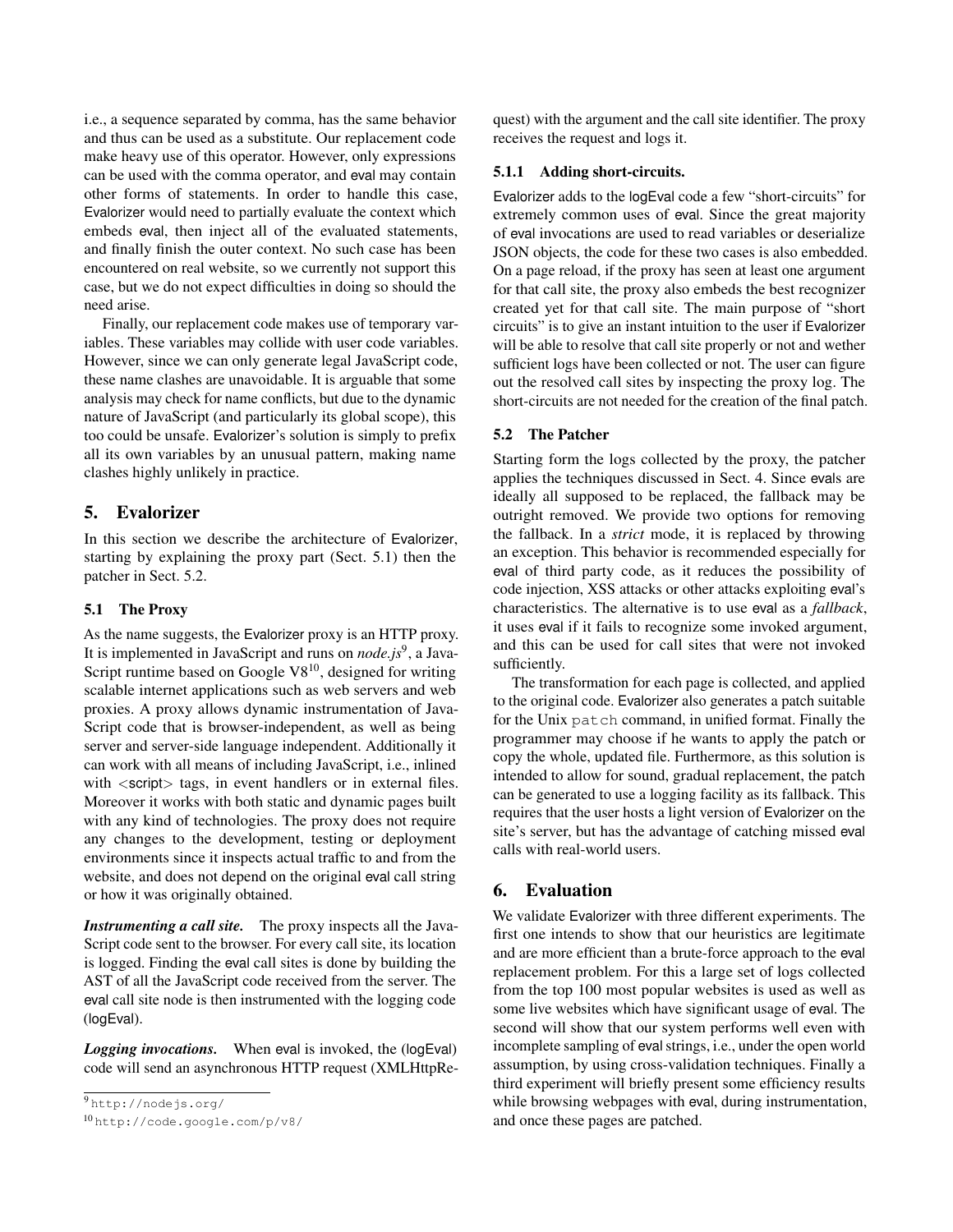#### 6.1 Corpus

In most languages, gathering a substantial corpus is difficult because accessibility to source code and runtime configurations is limited by pragmatic and legal issues. On the web, this is generally not the case, as JavaScript is only transmitted in source form. As such, our corpus selection is not a matter of accessibility, but utility: we wish to analyze popular pages which use eval in typical ways.

The largest corpus we used to validate our methodology is the interactive logs collected in our previous work [\[21\]](#page-13-11). These logs represent real interactions with the top 100 most popular websites at the time, according to the <alexa.com> list as of March 3, 2011. At least two interactions by two different researchers were performed for each site. Each log represents a human interaction, with each session lasting 1 to 5 minutes and approximating a "typical" interaction with the website, including logging into accounts where necessary. Of these 100 recorded sites, all use JavaScript, and 82 use eval. The logs represent 204MB of unique JavaScript code, a total of 7 078 calls to eval (with an average of 84 eval calls per trace) and a total of 8.2MB of code passed to the eval function (with an average of 1 210 bytes per trace). As this data was collected from the most popular websites, its extensive use of eval is furthermore a validation of the necessity of our technique.

Because our largest corpus is recorded logs, and not live web pages, we could only use it to validate the *technique*, and not the implementation. We selected for further study 4 websites from this list which had considerable use of eval: <cnn.com>, <myspace.com>, <alibaba.com>, [ebay.](ebay.de) [de](ebay.de). We cached a few pages from each website, and hosted them locally to test the complete system without upstream changes. These cached portions include 12.2KB, 1.6K, 3.6K and 6.4K of JavaScript code, respectively, and generated 738, 42, 24, and 99 calls to eval. Those numbers are relatively small, but typical, and they represent a complete set for the cases seen from the logs. The cache included more eval call sites, but they were never invoked in this configuration.

In many areas of research relating to JavaScript, two popular suites of benchmarks are used to validate results: Sun-Spider and V8. Although they can be useful in some circumstances, our focus is on eval, and their use of eval is uninteresting. The former uses eval in four of its included benchmarks, the latter in only one, and neither are representative of real world JavaScript behavior [\[18,](#page-13-15) [19\]](#page-13-13).

#### 6.2 Distribution of call sites

The purpose of this first experiment is twofold: we show that the tool works and actually removes eval, and demonstrate that our tree representation and our generalizing strategy are well suited and allow for shorter code than a brute-force approach which would directly inline the code of each eval call string.

|                  |     | Constant |     | Single-pattern | Multi-pattern |        |
|------------------|-----|----------|-----|----------------|---------------|--------|
| <b>Benchmark</b> | CS. | invoc.   | CS. | invoc.         | CS.           | invoc. |
| <b>CNN</b>       |     | 37       | 20  | 1 3 6 4        |               |        |
| MySpace          | 6   | 1 1 3 5  | 3   | 10             |               |        |
| Alibaba          | 15  | 578      |     |                |               |        |
| eBay.de          | 9   | 26       | 39  | 186            |               |        |
| All              | 179 | 2928     | 411 | 9 1 0 4        |               | 901    |

*Constant* stands for a call site where all its invocations have the exact same string, *Single-pattern* for recognizers which matches a single pattern, i.e., no choice nodes, and *Multi-pattern* for all remaining cases. Numbers for actual websites are reported twice, once in their own row, once in "All".

#### <span id="page-9-0"></span>Table 1. Call sites meta-pattern distribution.

Table [1](#page-9-0) reports how many recognizers of each kind have been generated for each call site (static) and how many times they are invoked (dynamic). In this table, "constant" means that the string will be inlined literally and no choice nodes or generalizations exists. Hence those cases are the equivalent of the brute force approach and will be handled by a simple eval cache strategy, which is used in most JavaScript virtual machines. The "single-pattern" category represents recognizers which match a pattern containing some generalization, but no choice nodes; for instance, matching all numbers instead of a single constant. Finally, "multi-pattern" is the most general, covering all remaining cases.

According to these numbers, 25% of the call sites recorded are constants, representing roughly 23% of the invocations. All others recognizers are more general, thus would lead to code explosion if they were handled in this straightforward way. This suggests that programmers are still unaware of alternatives to eval. Multiple-pattern while less useful, is needed for completeness; without it, 7% of the dynamic calls would fall back to eval (and 16% of the call sites). Unsurprisingly, thanks to our approach, once the code is patched, replaying the experiment does not trigger a single eval. Hence the number of mispredictions is always null and thus not included in this table. Moreover we classified all eval call sites of the 4 websites manually and we were unable to find, without changing the surrounding code, a better classification than the one reported by our tool.

Table [2](#page-10-0) reports the effect of each generalization. For each generalization, we count each generalization node, and how many time it was invoked. "Other nodes" report the number of non-generalized nodes. Some of the eval call sites were only invoked once despite our best efforts, and we report those separately. We attempted the generalizations on that single argument, since it is very likely that the generalization holds for any other still not encountered argument according to statistics of [\[19\]](#page-13-13).

All these numbers are significant even when compared to non-generalization nodes, hence having special cases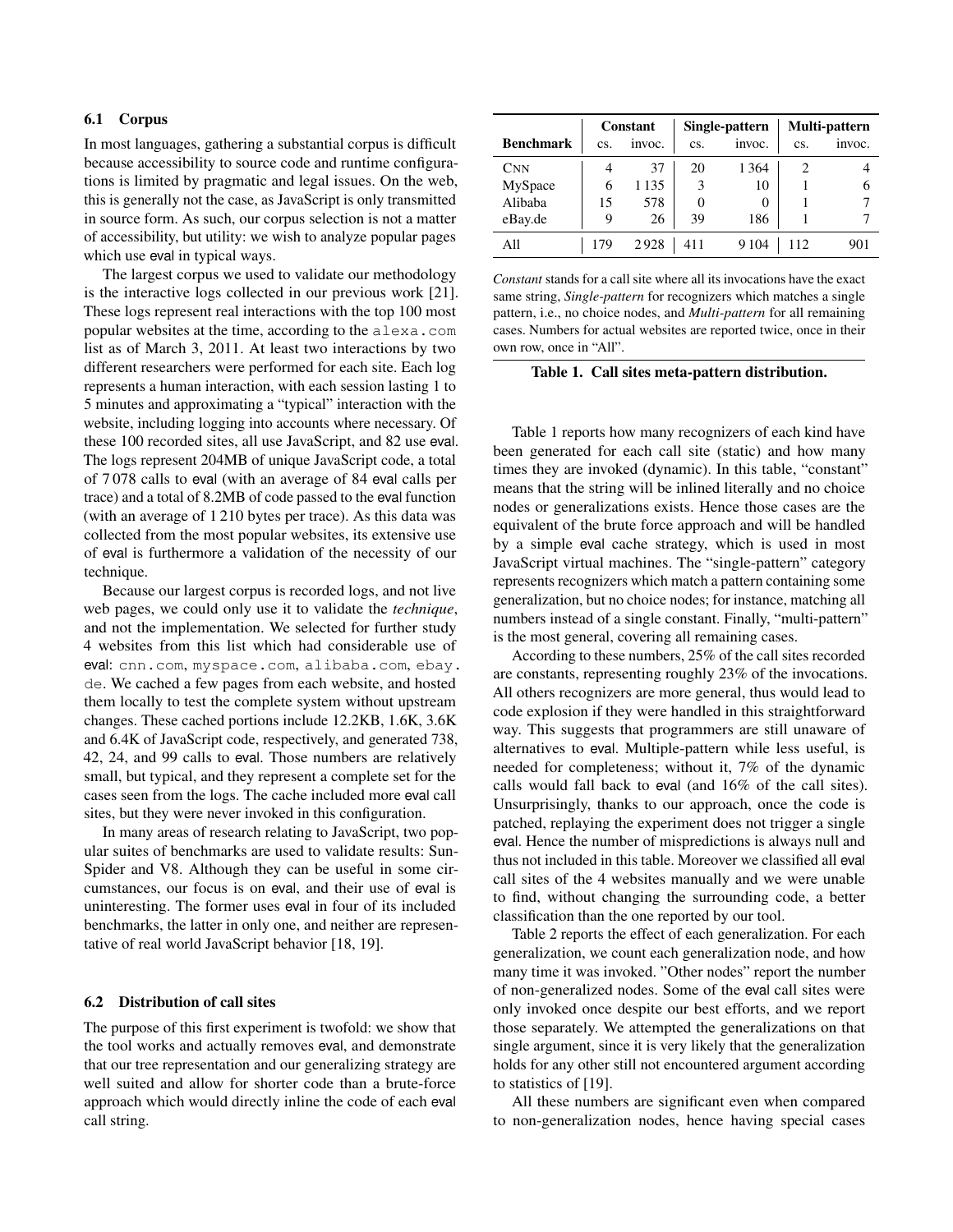| Category           | nodes   | invoc. | nodes<br>invoc.<br>appears one |      |
|--------------------|---------|--------|--------------------------------|------|
| Member expressions | 2688    | 7862   | 149                            | 149  |
| Literal primitives | 12904   | 33825  | 5908                           | 5908 |
| Literal objects    | 271     | 1 260  | 317                            | 317  |
| Function arguments | 105     | 2922   | 113                            | 113  |
| Other nodes        | 13 18 1 | 39498  | 9289                           | 9289 |

<span id="page-10-0"></span>Table 2. The number of generalization nodes and invocations affected by each generalization.

for these generalizations seems to be a good strategy. The other nodes are used for whole expressions, but most of them are operators standing between generalized categories. From a purely numerical standpoint, the most profitable generalization, far above all others, are literal primitives. This is unsurprising since most eval calls only differ from each other by some constant coming from user input or produced by some code generator. More surprisingly, a *function arguments* generalized node is used on average 14 times, where *member expressions* are are used on average 3 times. However, in absolute terms, *member expressions* are still triggered much more often than *function arguments*. This too is unsurprising since in all languages, and JavaScript is not an exception, reads from members are a very common action. Even if *literal objects* serialization is triggered less than all other generalizations, it is still a good idea to have a special case for several reasons. First, it reduces considerably the size of the recognizer and the code generated; *literal object* strings are generally long and introduce a lot of variability. A second reason, though a less clear one, is from an efficiency standpoint. Since most browsers are faster to parse JSON strings than evaluating them, though Safari is a notable exception, replacing eval at the parsing sites improves the performance of websites that utlize JSON oftenly.

From our perspective, this experiment is a success, since all our generalizations seem adequate as they both reduce the code size and increase the power of generalization of Evalorizer.

#### 6.3 Classification stability

At heart, Evalorizer is a learning algorithm. However, unlike classical learning algorithms, it builds an overfitted classifier to assuredly match all input strings. On our dataset, with only the eval strings we've seen, eval will absolutely never be called, as Evalorizer learns by rote. In order to evaluate Evalorizer's generalization power, it must be evaluated on inputs that were not used in the learning phase. To simulate this, we use the  $k$ −fold cross-validation technique. For each eval call site, invocation logs are split into  $k$  sets of equal size.  $k - 1$  of these sets are used as input to train Evalorizer. Once trained, the code is patched in strict mode, such that we can determine and catch any failing eval cases. Finally

| Method        | <b>Mispredict</b> | %       | <b>Call sites</b><br>affected | $\%$     |
|---------------|-------------------|---------|-------------------------------|----------|
| Leave-one-out | 215               | $1.7\%$ | 99                            | $18.2\%$ |
| Holdout       | 374               | 2.89%   | 128                           | 14%      |

<span id="page-10-1"></span>Table 3. Misprediction using two cross-validation methods.

the unused set is used to *validate* the patched code. This experiment is then repeated until each set has been used as a test set. Two special cases of this technique may also be considered, the *Holdout* method, where k is equal to two, and the *Leave-one-out* method, where k is equal to the size of the dataset. We applied both holdout and leave-one-out. The former is not to our advantage since the training set is very small, and the splitting point has a huge impact. The latter may be computationally expensive but in practice takes no more time than computing the residual error and it is a much better way to evaluate models.

Since at least two samples are needed for this experiment, i.e., one as training and one to test, all call sites with only one string available have been removed, and only 702 call sites remain, with 12 933 samples. This represents roughly 37% of the whole dataset. Results are shown in Table [3.](#page-10-1)

The worst case is with the holdout method. There, 2.89% of input strings are mispredicted. The number is encouraging; clearly most eval replacements are well represented by our system even when the training set is unreasonably small. These mispredictions affected 18.2% of the eval call sites. On the leave-one-out experiment, the results are, unsurprisingly, better; only 1.7% misprediction, distributed on 14% of call sites. The distribution of percentage of errors by call site (Fig. [4a\)](#page-11-0) reveals two extreme cases. Either call sites are perfectly predicted, or Evalorizer fails totally. The straightforward conclusion is that these call sites are highly polymorphic, and not enough samples were available for them. To understand why so many call sites are affected by misprediction, it is necessary to look at the number of samples available on call sites having at least one error. Therefore, Fig. [4b](#page-11-1) and Fig. [4c](#page-11-2) shows, respectively for the leave-one-out and the holdout methods, a distribution of the number of samples for a call site which has at least one error. Unsurprisingly, call sites with few samples tend to have more errors in both methods, since if the number of samples is two, these methods are equivalent. We argue that a better acquisition of these call sites, i.e., spending more time collecting eval strings, will solve this problem.

The Fig. [4c](#page-11-2) has a strange peak at 42. A manual inspection of this particular call site, used on many eBay subdomains, shows that it was used for browser detection. The mispredicted arguments is a call to a helper function which sets up non-standard variables used by some browser. These calls only appear once and very early in a browsing session. However, while the holdout method split the data in two sets, these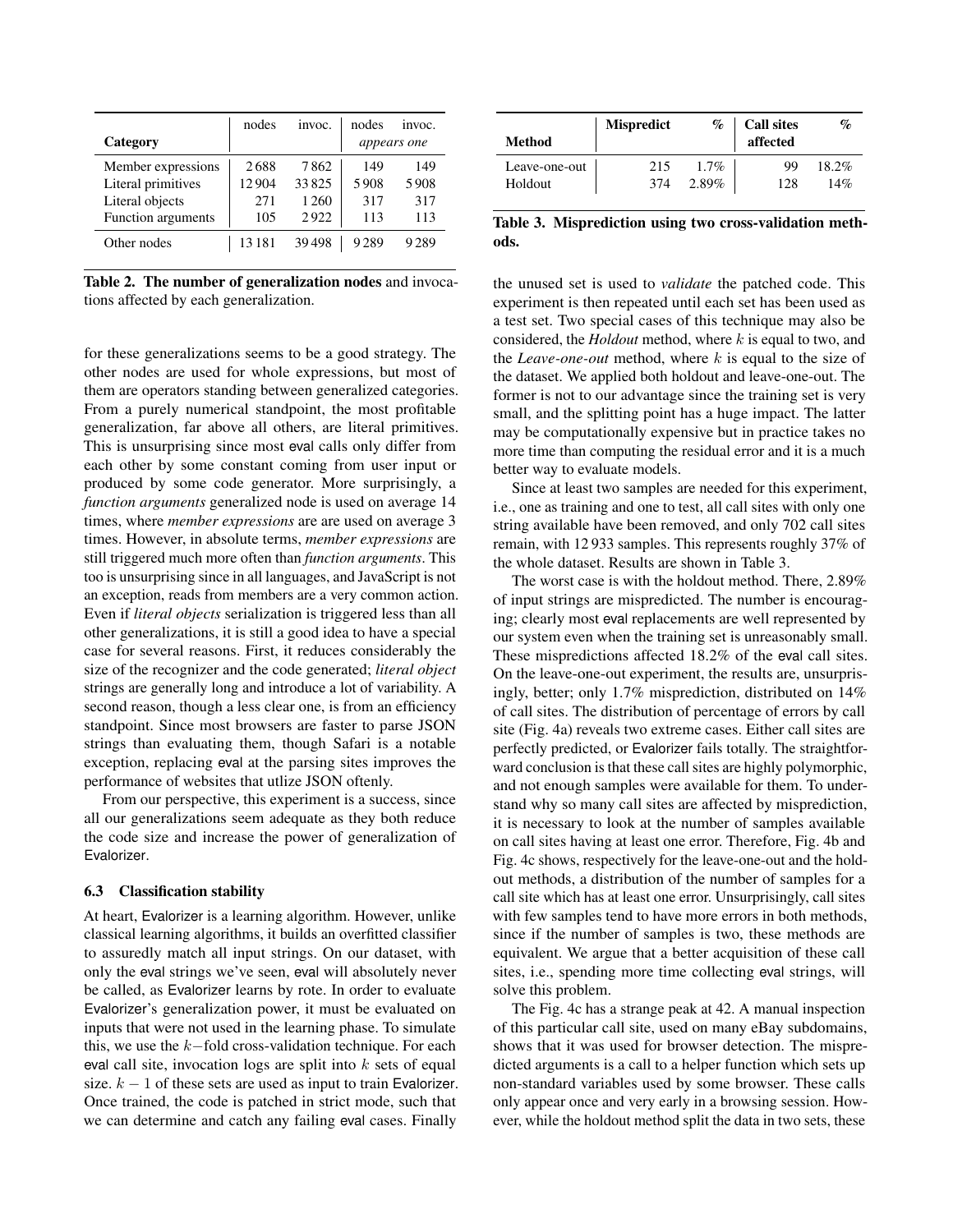<span id="page-11-0"></span>

Fig. [4a](#page-11-0) shows the distribution of misprediction (the x-axis is % of misprediction) by call site for the leave-one-out method. Fig. [4b](#page-11-1) and [4c](#page-11-2) show, respectively for the leave-one-out and holdout methods, the number of inputs (on x-axis) for call sites containing *at least* one misprediction.

<span id="page-11-1"></span>Figure 4. Distribution of errors.

samples are never seen in both of them. These errors are hence just statistical artifacts, and in a normal Evalorizer session they would be recorded, and would never be mispredicted.

This experiment bolsters our claim that our tool's generalization is robust enough to work on true websites. Therefore we consider that our tool is sufficient to remove eval on real code and may be, even in its current prototype version, used in a production environment.

#### 6.4 Runtime efficiency

Although the aim of Evalorizer is to advise web developers in the replacement of eval, it is arguable that, to be useful, the runtime overhead of our tool needs to be low. Therefore, we measured the speed of pages while using our tool. However, since most websites do not use eval frequently, and as such would not have their performance affected at all, we only concentrate on the web page which our previous study showed the most usage of multiple kinds of eval Table [1,](#page-9-0) namely CNN. We claim that if this web page, as the worst case, is not affected, other web page will not be either. To measure runtime of this site, we used JSBench [\[20\]](#page-13-16) to generate a deterministic benchmark from CNN website, and use it to measured run times. This experiment was run on a 2.4 GHz Intel Core i5 Mac with 4GB 1067 MHz DDR3 RAM running Mac OS X Lion. Three browser were considered: Google Chrome 18.0.973.0, Safari 5.1.12 and Opera 11.60.

Table [4](#page-11-3) shows that while eval code is instrumented, the performance is degraded, but by a small amount. Most of this overhead is actually due to the systematic read and JSON patterns short-circuits. A simple solution to most of this overhead could simply consist of disabling these short-circuits in the Evalorizer proxy. Since eval hampers most static analysis made by JavaScript virtual machines, it makes sense to see if once the code is patched some runtime efficiency improvement may be expected on the website.

<span id="page-11-2"></span>

|                |        |   | Original   Instrumented |    |                                                    | Patched |  |      |
|----------------|--------|---|-------------------------|----|----------------------------------------------------|---------|--|------|
| <b>Browser</b> |        |   |                         |    | avg. $\sigma$   avg. $\sigma$ ovh.   avg. $\sigma$ |         |  | ovh. |
| Chrome         |        |   |                         |    | 139 50   224 72 61%   115 27 -18%                  |         |  |      |
| Safari         | 166    | 8 | 231                     | 19 | 39%   153 10                                       |         |  | -8%  |
| Opera          | 265 17 |   |                         |    | 345 39 30%                                         | 285 13  |  | 7%   |

Average time (avg.) and standard deviation  $(\sigma)$  are in milliseconds. Overhead (ovh.) is expressed as a percentage.

<span id="page-11-3"></span>Table 4. Runtime efficiency and overhead of Evalorizer on CNN website.

This is actually confirmed on most browsers, opera being an exception, however the difference is close to the confidence interval. As this is a prototype, we did not focus on optimizing our code generator. Even as such, once patched, only 369 bytes of eval replacements (less than 0.015% of the total JS code) is added to CNN. We expect this overhead to be acceptable for all practical purposes.

#### 7. Related Work

The implementation of Evalorizer is based on the JSBench framework [\[20\]](#page-13-16). This work was motivated by the results of and evaluated by the framework of our previous analysis of how eval is used in JavaScript [\[21\]](#page-13-11) [\[19\]](#page-13-13). The combination of simple patterns and consistency are what motivated the present paper.

Work to guide static typing by dynamic instrumentation of eval has been done in the context of Ruby by Furr et al. [\[8\]](#page-13-14), but this work makes no attempt to generalize beyond seen eval strings, as in that context the range of strings seen at any call site is very small. Furthermore that work does not to our knowledge make any attempt to merge seen strings, resulting in verbose replacement code. Jensen et al. [\[14\]](#page-13-17) use a technique similar to ours in static analysis of Java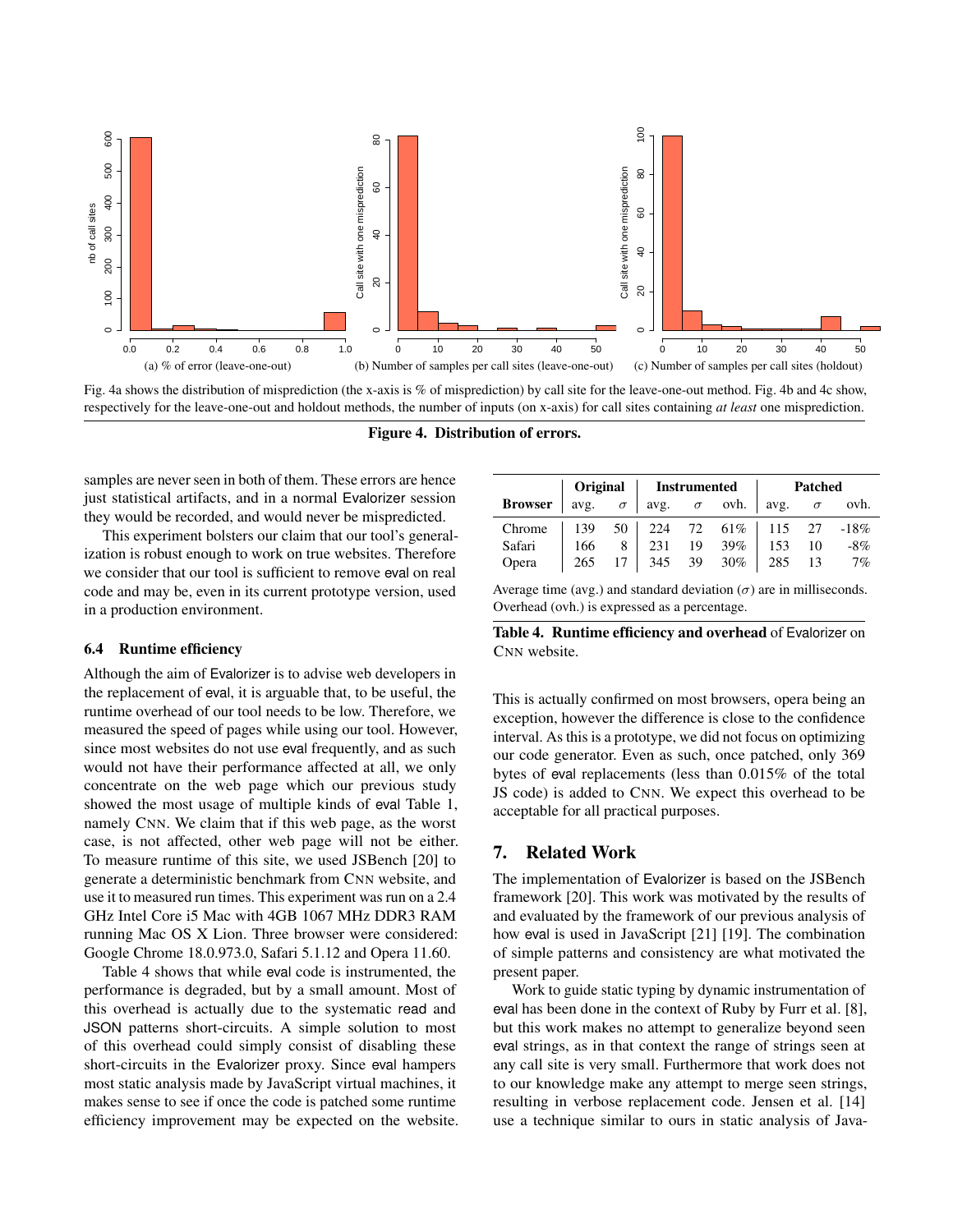Script, but their technique does not include a mechanism similar to generalizations, and so with the exception of certain specializations, they are only able to accept particular strings which their static analysis framework indicates are possible. Since their technique uses static analysis, this list is sound and complete when attainable, but cannot apply to some particularly treacherous cases of eval. We know of no reason why our techniques cannot complement each other to create a more broadly applicable and robust hybrid analysis approach.

Some papers apply strength reduction of eval in order to better perform analyses. The analysis done for AJAX intru-sion detection of Guha et al.<sup>[\[10\]](#page-13-5)</sup> converts unanalyzable eval calls into analyzable JSON parsing by intercepting client requests. But their solution only looks at JSON. Our analysis complements this by converting more general classes of eval calls into statically analyzable equivalents. They use a similar technique to intercept responses, but do not provide replacements, instead their proxy has to be enabled all the time to prevent the intrusion. A different approach to prevent possible malicious behavior of eval is the sandboxing of unsafe code including eval from untrusted sources. The solution by Dewald el al.[\[5\]](#page-13-18) proposes a framework for sandboxing unsafe code, but unlike Evalorizer it requires changes to the browser. The code is not changed by this approach, and therefore does not enhance results of static analysis on such code. The runtime will also run slower due to the sandboxing overhead.

Many other works have simply ignored or outlawed eval altogether. Gatekeeper's [\[9\]](#page-13-4) enforcement of security policies depends on the outright exclusion of eval, as does Maffeis et al.'s isolation technique [\[16\]](#page-13-8). The latter's framework provides the ability to define wrappers for the eval that parses and rewrites the argument to add the necessary checks for safety to create a safer argument for eval, but making that general would require running a full JavaScript parser written in JavaScript on the client machine each time eval is invoked, therefore adding a large overhead. Unlike the proposal in [\[16\]](#page-13-8), the final patched version from Evalorizer has no overhead, if a slight speed-up, since the analysis itself was done earlier on the proxy during the acquisition phase. Moreover the both of those propositions have a practical limitation: untrusted code must not use eval. This limitation is severely limiting by design, since untrusted code has to be considered always unsafe and may do whatever it wants.

There are methodologies such as Chugh et al. [\[4\]](#page-13-19) which take into consideration eval while doing analysis. This staged information flow technique starts by doing a classic static analysis without considering eval, then when eval is actually invoked, its value is propagated and a partial or whole analysis is done again. This hybrid methodology has to punt static analysis to a dynamic one, where the replacement of eval in our approach yields normal JavaScript code with few or no eval calls for future static analysis, considerably different goals.

Another more subtle concern with eval in research is that although several formal semantics for JavaScript exist [\[15\]](#page-13-20) [\[11\]](#page-13-21), none to our knowledge include support for eval. Although not a significant issue with the semantics themselves, this has the side effect that any further research using these formal semantics as a base is unlikely to have expected results when eval is present. Since our solution is to remove eval from code, the results produced by Evalorizer are compatible with these formal semantics.

## 8. Conclusions

Despite the fact that eval is dangerous and mostly useless, many people still use it. This is likely because of its ease of use, legacy code which is difficult to change, or because they are not sure what will be evaluated, for instance because it came from third party code. Therefore we proposed in this paper Evalorizer, a tool and technique which dynamically inspects arguments of eval and suggests replacements. This tool does not require any knowledge of the actual code, nor changes to the browser or to the server. This tool is based on a simple key idea, that a call site generally has only one purpose, which is confirmed by the observation that most eval call sites receive arguments which are the same or very similar. Evalorizer customizes each eval call site according to actual values passed to eval, while trying to generalize it as much as possible with JavaScript's features. Evalorizer has been evaluated both on extensive logs from the 100 most used websites and on four sites which have significant use of eval. This evaluation showed that more than 97% of eval invocations have been replaced by our tool under open world assumption, and this even with a small training set. Moreover the slowdown using this tool is reasonable, and once eval has been definitely replaced, slight performance gain may be expected. According to these experiments, we conclude that this simple idea works surprisingly very well on true websites and actually and practically removes calls to eval. We see another application to this work to JavaScript virtual machines. Many virtual machines cache eval strings for performance reasons. Replacing this simple cache by our technique may improve eval efficiency.

*Acknowledgments.* We thank Ben Livshits, Anders Møller and Peter Thiemann for fruitful discussions, and the anonymous reviewers for their comments. This work was partially supported by a SEIF grant from Microsoft Research, a Fellowship from the Mozilla Corporation and the NSF grant OCI-1047962.